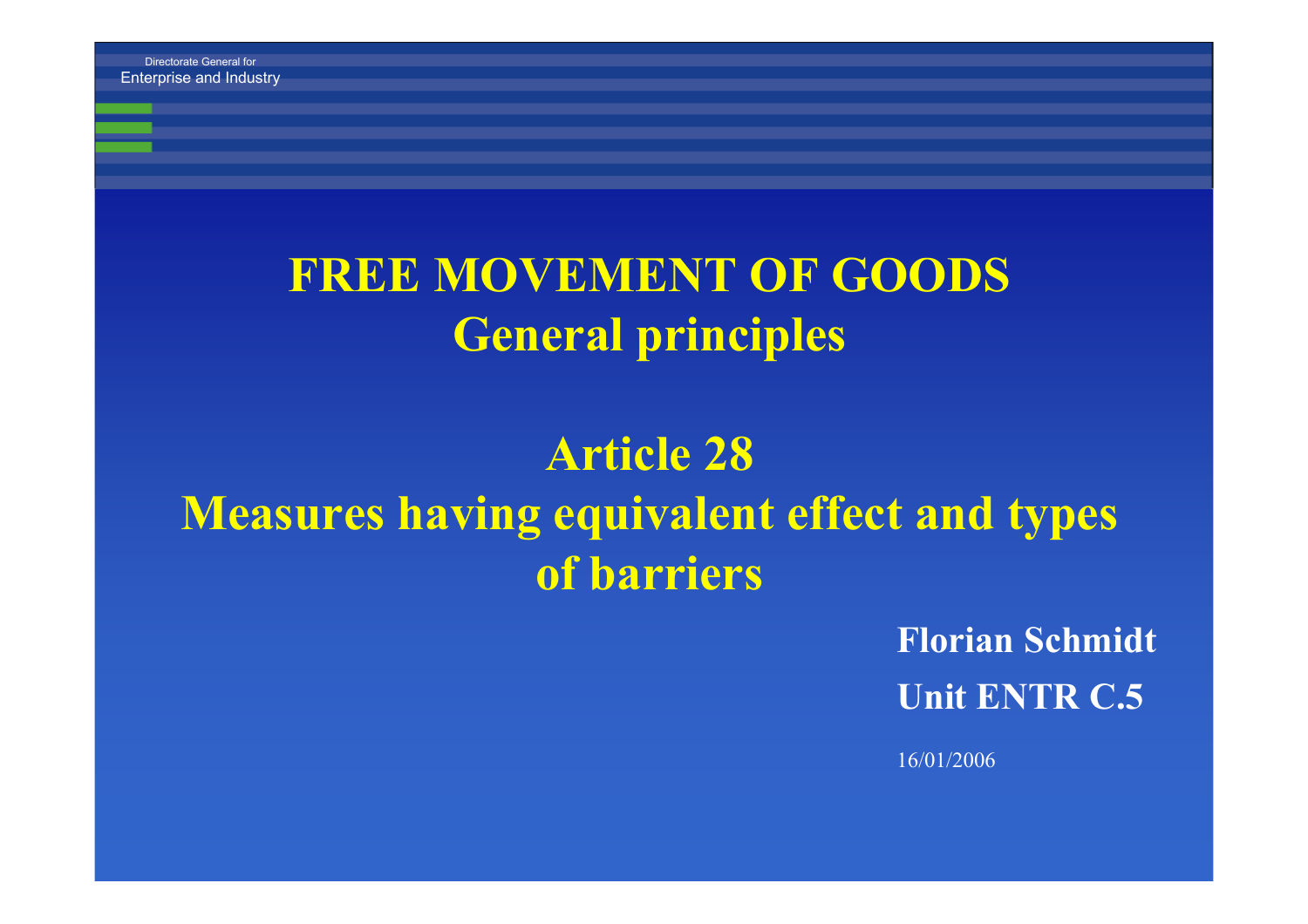

# **Article 28 and 29 EC**

- $\bullet$  **Article 28** (Import and Transit) Quantitative restrictions on imports and all measures having equivalent effect shall be prohibited between Member States.
- • **Article 29** (Export) Quantitative restrictions on exports, and all measures having equivalent effect, shall be prohibited between Member States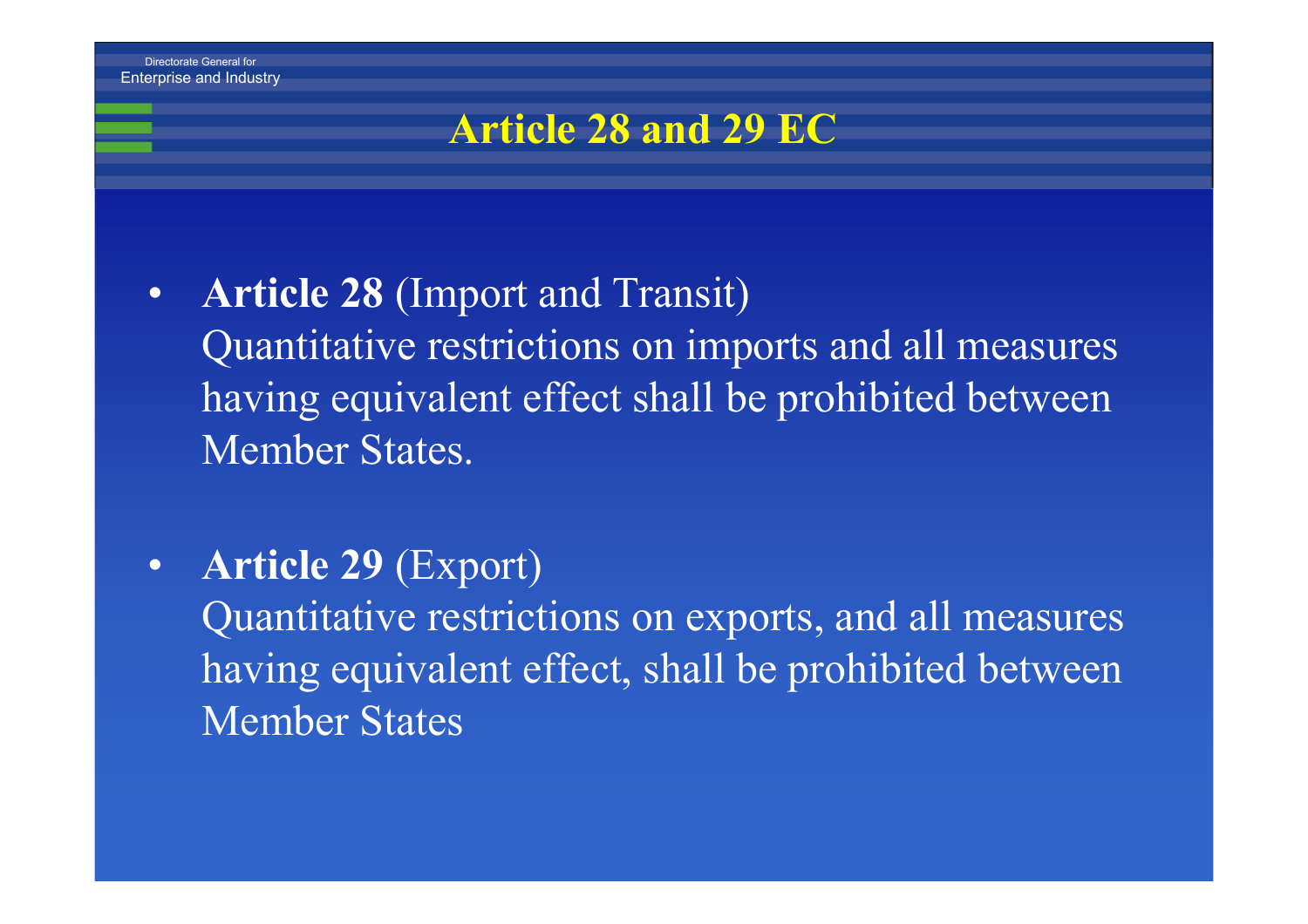# **Article 28 – Why is it so important?**

- •Safety net – guaranteeing the Internal Market
- • Applies to restrictive measures taken by a Member State.
- •Has direct effect
- $\bullet$  Can be invoked by citizens and enterprises before national courts
- • Can be invoked by the Commission within an infringement procedure according to Article 226 EC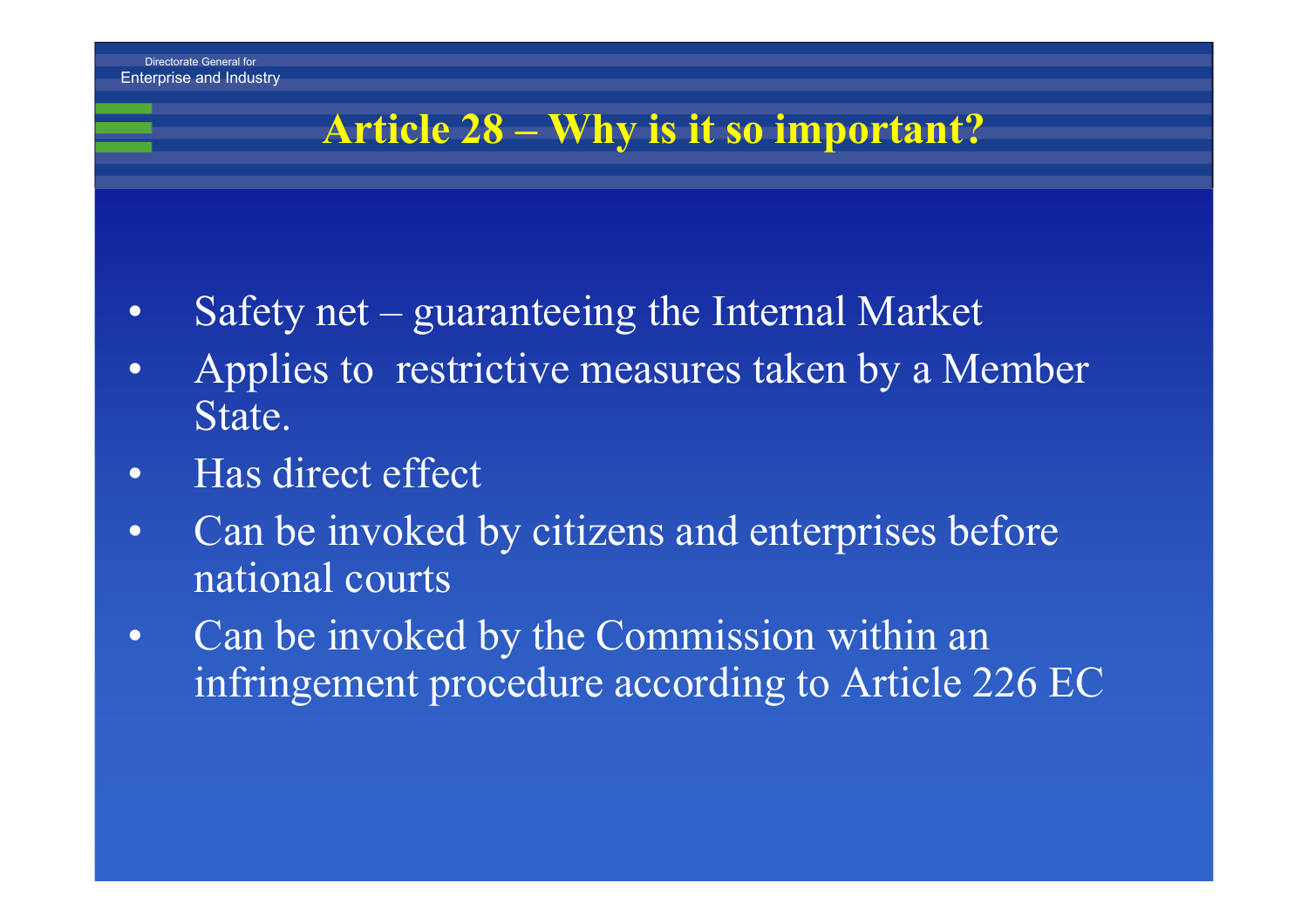#### Quantitative restrictions and measures having equivalent effect

- "The prohibition on **quantitative restrictions** covers measures which amount to a total or partial restraint of, according to the circumstances, imports, exports or goods in transit." (Case 2/73)
- **Measures having equivalent effect**:

"All [state] measures which are capable of hindering directly or indirectly, actually or potentially, intra-Community trade are to be regarded as measures having equivalent effect to quantitative restrictions and, on that basis, as prohibited by Article 28 EC."(Dassonville, Case 8/74)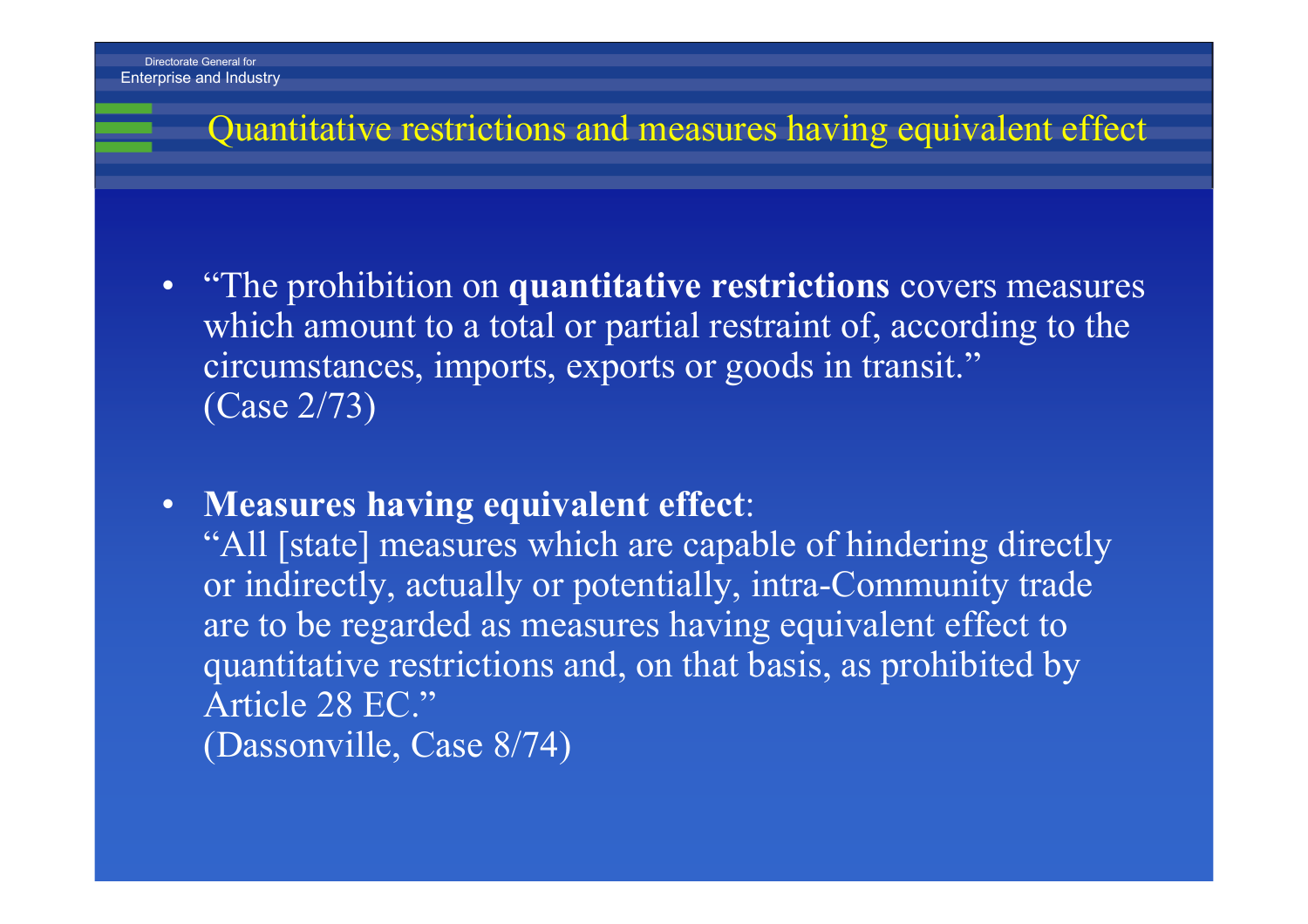## **Article 28 - Examples of restrictions**

- $\bullet$ Import inspections and controls (Case 4/75)
- $\bullet$ National type approval (Case 21/84)
- • Advertisement campaign for national products (Case 249/81, "Buy Irish")
- Sectoral prohibition on road transport (Case C-322/03)
- Requirements as to the prohibition and labelling of products (Case C-470/93, "Mars")
- $\bullet$ Language requirements (Case C-33/97, "Colim")
- $\bullet$  Procedures for parallel import of pharmaceuticals or plant protection products or the lack thereof (Case C-112/02, "Kohlpharma")
- Requirements on the registration of imported vehicles (Case C-451/99, "Cura Anlagen")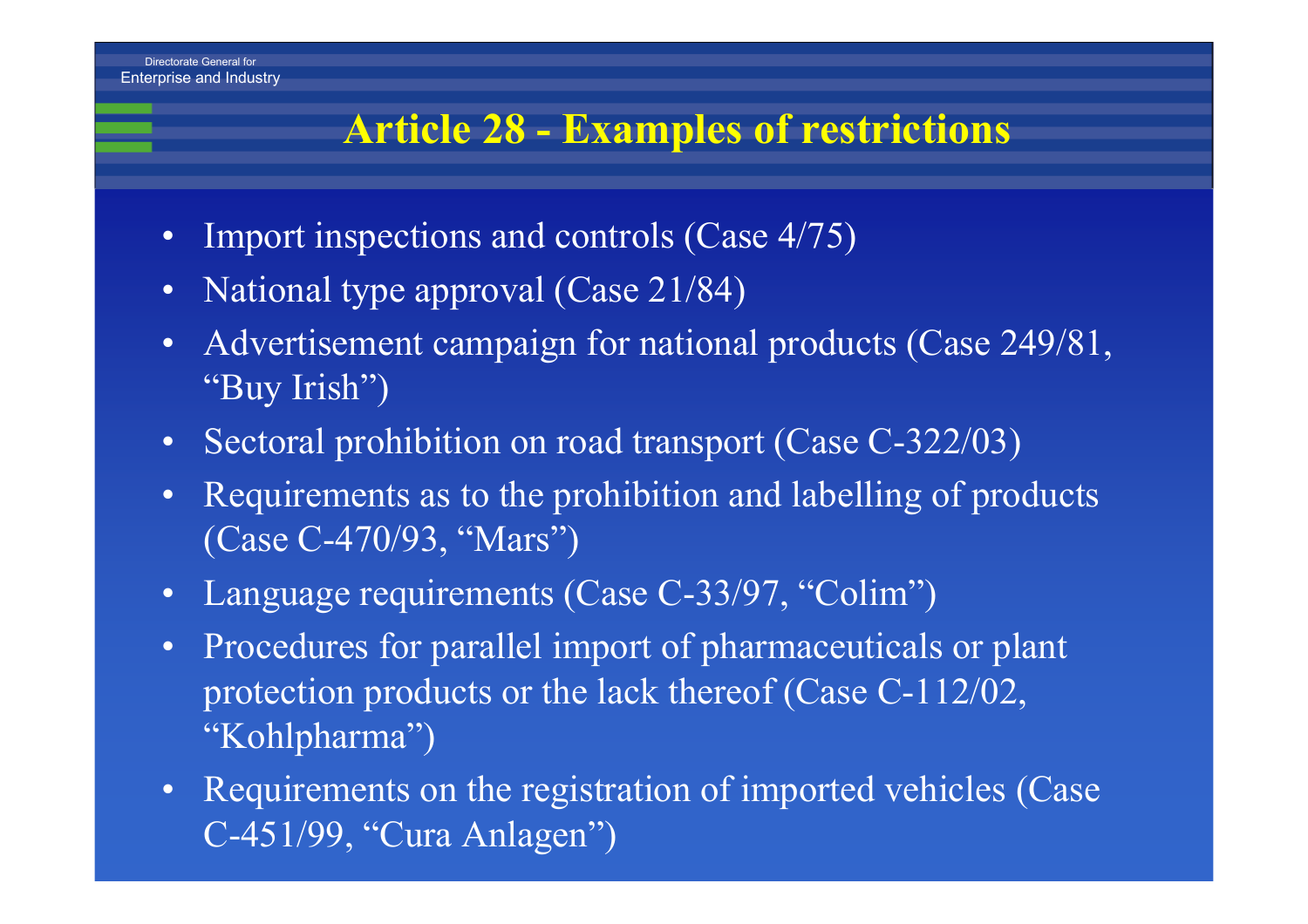Enterprise and Industry

#### **Article 28 – Development of the jurisprudence**

- $\bullet$ • **Dassonville** (Case 8/74) principle is designed to cover rules having the potential to reduce sales opportunities for imported products.
- • *Cassis de Dijon* (Case 120/78) extended this possibility to indistinctly applicable measures.
- • This construction is broad enough to render Article 28 EC applicable in an unlimited number of instances. Therefore the ECJ introduced with the *Keck* jurisprudence (Case 267 and 268/91) some limitations to this concept.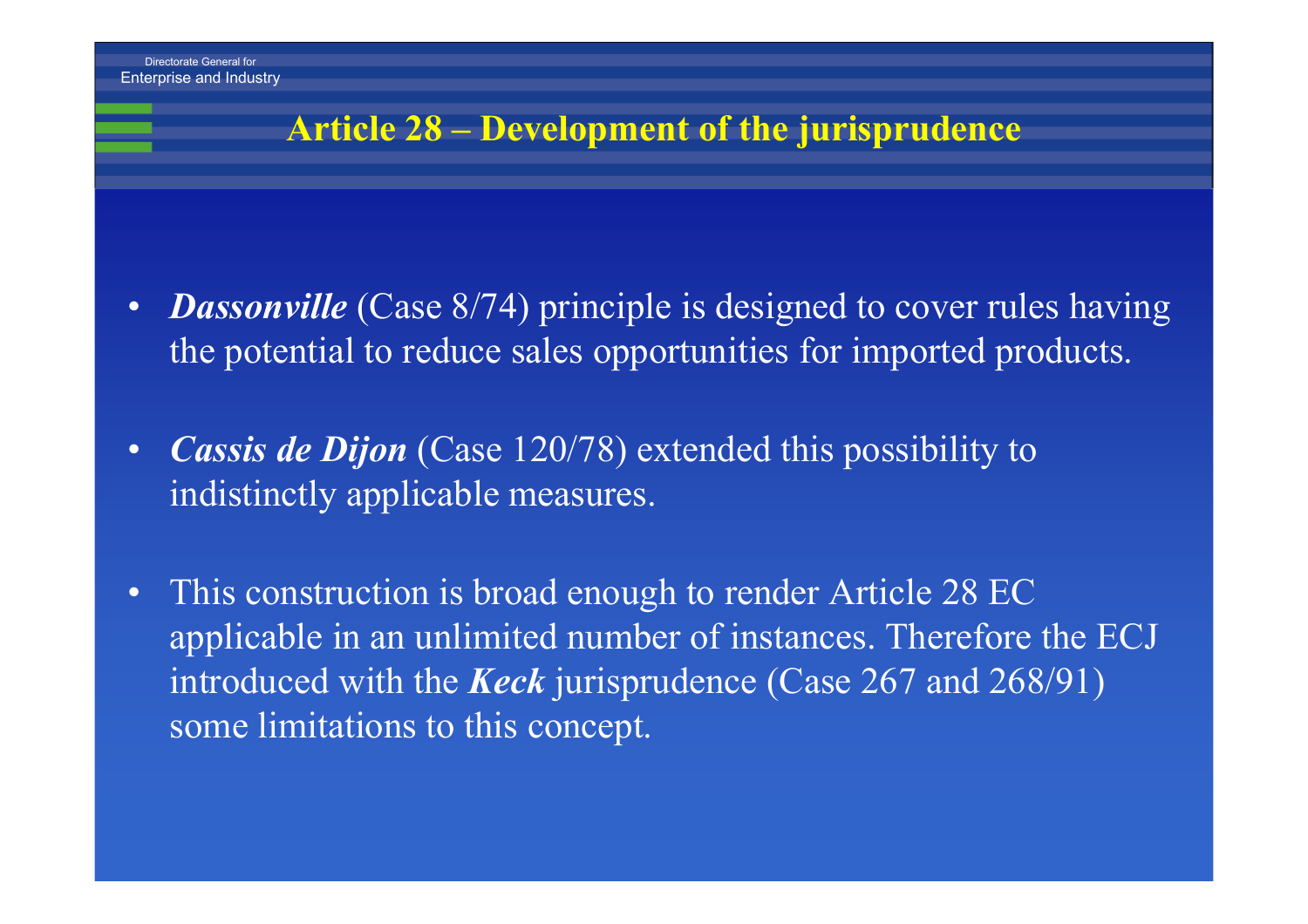# **Article 28 – Selling arrangements (1)**

- • The touchstone of the Keck decision:
	- **rules relating to the goods themselves** (composition, packaging, presentation, …) are covered by Article 28;
	- **rules relating to "selling arrangements**" are in principle not covered although they may affect the volume of imported goods sold.
- $\bullet$ Because the purpose of the latter is not to regulate trade of goods.
- $\bullet$ Although it may have the effect of reducing the volume of sales of products from other Member States.
- •*Examples*: Time limitations for shops; duty to sell certain products over pharmacies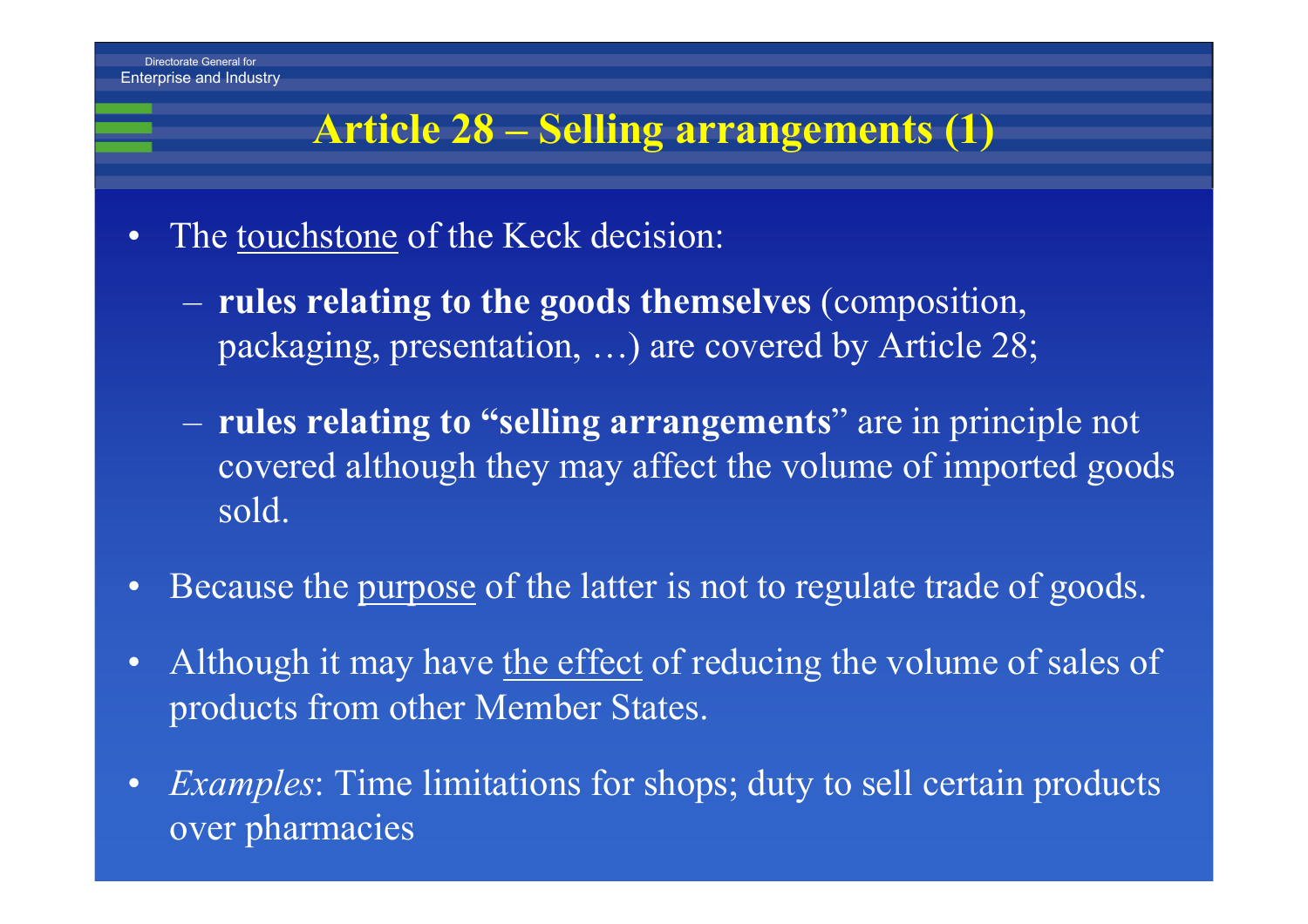# **Article 28 – Selling arrangements (2)**

- •The rule is the *Dassonville* formula and *Keck* is the exception.
- $\bullet$  Conditions laid down in the judgment:
	- $\mathcal{L}_{\mathcal{A}}$  the national measure "applies to all relevant traders operating within the national territory".
	- the national measure "affects in the same manner, in law and in fact, the marketing of domestic products and of those from other Member States".
	- the national measure must not "prevent their access to the market or to impede access any more than it impedes the access of domestic products".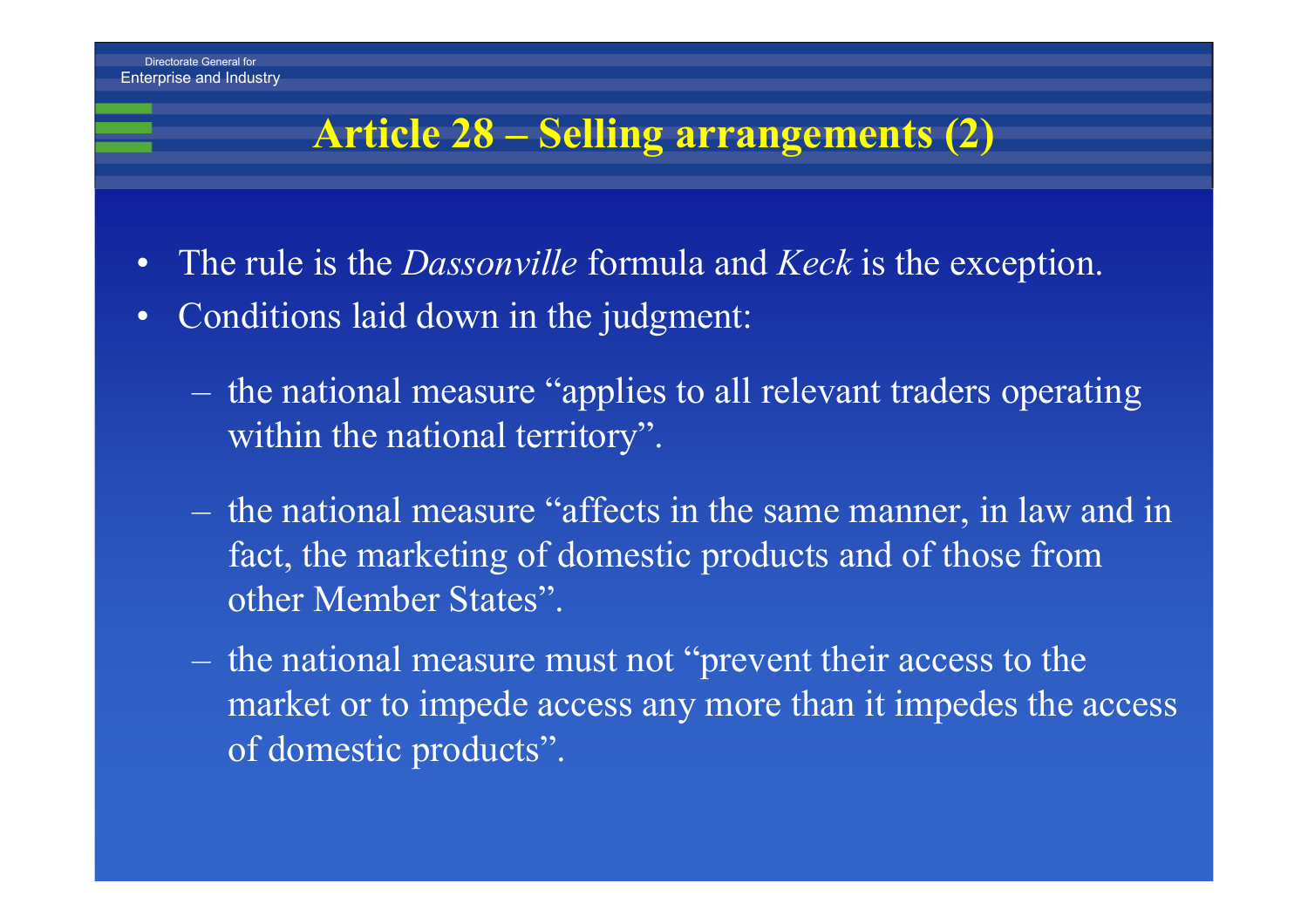# **Article 28 – Selling arrangements (examples)**

- $\bullet$ Example: Case **TK-Heimdienst (Case C-254/98)**
- $\bullet$  A national measure imposed an obligation on bakers, butchers and grocers to set up or purchase another permanent establishment in the administrative district where they wanted to market their products or in an adjacent municipality
- $\bullet$  Effect on market access: in order for goods from other Member States to enjoy the same access to the market of the Member State of importation as domestic goods, they have to bear additional costs (establishment in this Member State).
- **Crucial point : does the national measure makes the access to national market more difficult?**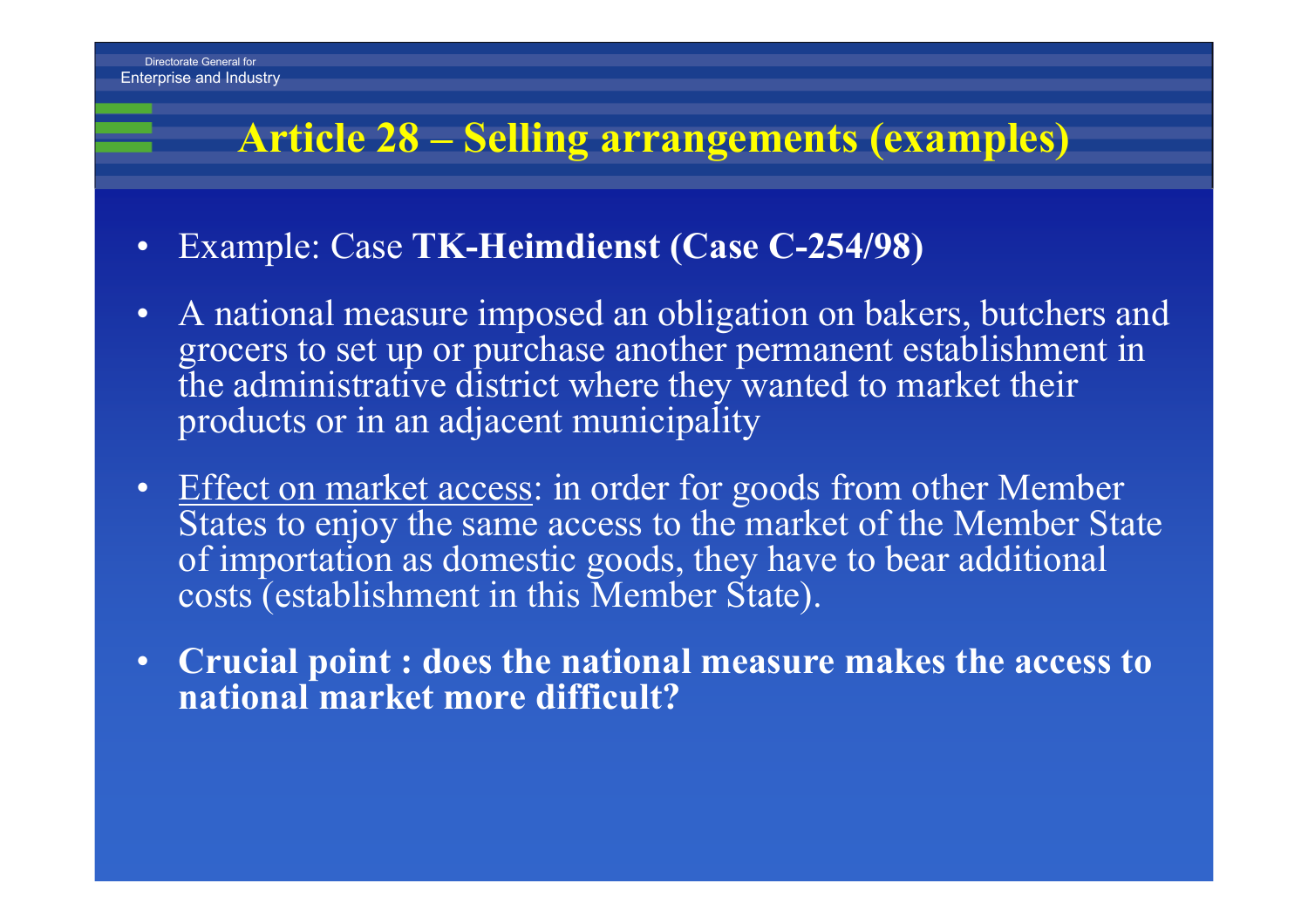## **Article 28 – Selling arrangement (example)**

- $\bullet$ **Example: DocMorris Case (Case C-322/01)**
- Fact: national measure prohibiting sale of pharmaceuticals via internet
- Rationale of the Court: "However, for pharmacies not established in Germany, the **internet provides a more significant way to gain direct access** to the German market. A prohibition which has a greater impact on pharmacies established outside German territory could impede access to the market for products from other Member States more than it impedes access for domestic products."
- **Crucial point : does the national measure makes the access to national market more difficult?**